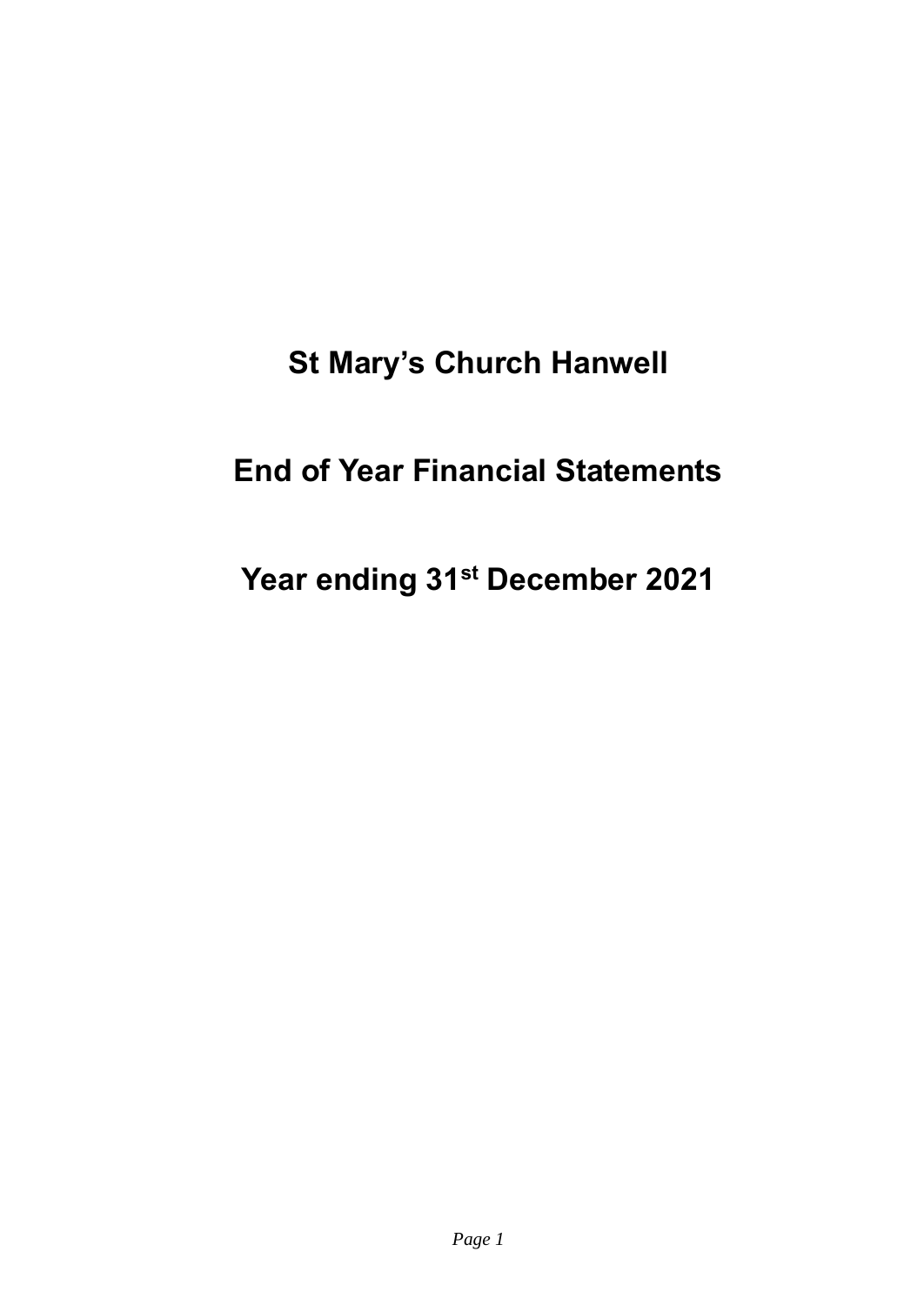#### **Independent Examiner's Report to the Trustees of St Mary Church Hanwell**

I report on the accounts of the charity for the year ended 31st December 2021 which are set out on finance pages of the Annual Report.

#### **Respective Responsibilities of Trustees and Examiner**

The charity's trustees are responsible for the preparation of the accounts. The charity's trustees consider that an audit is not required for this year under section 144(2) of the Charities Act **2011** (the 2011 Act)) and that an independent examination is needed.

It is my responsibility to:

- Examine the accounts under section 145 of the 2011 Act);
- To follow the procedures laid down in the General Directions given by the Charity Commissioners (under section 145(5)(b) of the 2011 Act); and
- To state whether particular matters have come to my attention.

#### **Basis of Independent Examiner's report**

My examination was carried out in accordance with the general Directions given by the Charity Commission. An examination includes a review of the accounting records kept by the charity and a comparison of the accounts presented with those records. It also includes consideration of any unusual items or disclosures in the accounts, and seeking explanations from you as trustees concerning any such matters. The procedures undertaken do not provide all the evidence that would be required in an audit and consequently no opinion is given as to whether the accounts present a 'true and fair view' and the report is limited to those matters set out in the statement below.

#### **Independent examiner's statement**

*Since the gross income for the year exceeds the amount provided in section 145(3) of the Act, I confirm that I am qualified to act as Independent Examiner under the provisions of that section of the Act and that my qualification is as shown below.* 

In connection with my examination, no matter has come to my attention:

- 1 which gives me reasonable cause to believe that in any material respect the requirements
	- to keep accounting records in accordance with section 130 of the 2011 Act; and
	- to prepare accounts which accord with the accounting records and comply with the accounting requirements of the 2011 Act have not been met; or
- 2 to which, in my opinion, attention should be drawn in order to enable a proper understanding of the accounts to be reached.

| Kevin Ogilvie                                |         |
|----------------------------------------------|---------|
| Charity Bookkeeping and Examination Services |         |
| 13 Evelyns Close,                            |         |
| Hillingdon,                                  |         |
| Middlesex,                                   |         |
| UB83LR                                       | Uleve L |
| วกวว                                         |         |

Date 17<sup>th</sup> March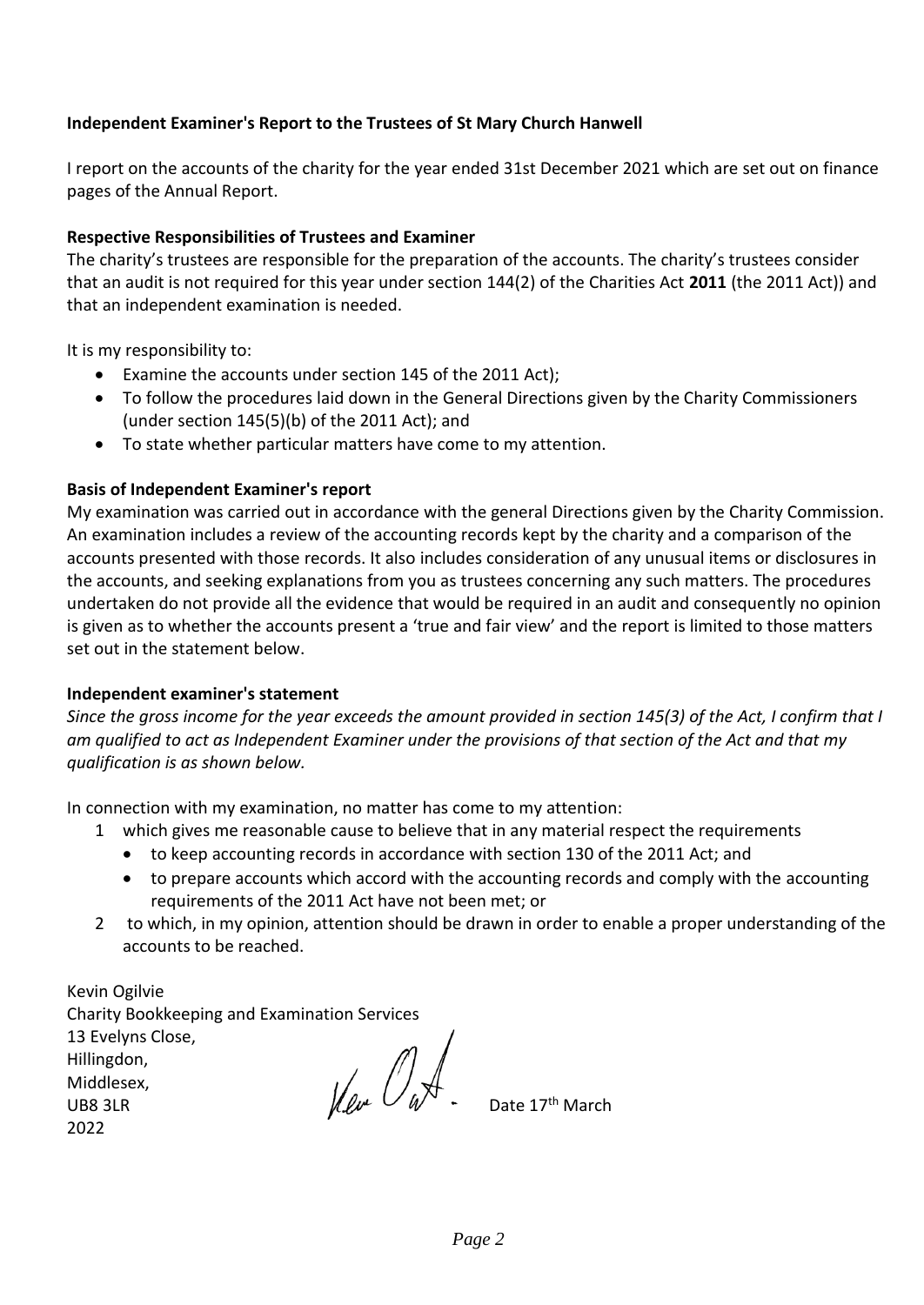### **Statement of Financial Activities**

|                                                         | <b>Unrestricted</b><br>funds | <b>Designated</b><br>funds | funds     | <b>Restricted Endowment</b><br>funds | <b>Total</b><br>funds | <b>Prior</b> year<br>total funds |
|---------------------------------------------------------|------------------------------|----------------------------|-----------|--------------------------------------|-----------------------|----------------------------------|
| Incoming resources                                      |                              |                            |           |                                      |                       |                                  |
| Incoming resources from generated funds                 |                              |                            |           |                                      |                       |                                  |
| Voluntary income                                        | 86,031                       | 2,694                      | 7,749     |                                      | 96,474                | 104,943                          |
| Activities for generating funds                         | 129                          | 52,590                     | 2,484     |                                      | 55,203                | 40,679                           |
| Investment income                                       | 14                           |                            |           |                                      | 14                    | 57                               |
| Other incoming resources                                | 2,663                        |                            |           | —                                    | 2.663                 | 1.191                            |
| Total income                                            | 88,836                       | 55,283                     | 10,233    | -                                    | 154,353               | 146,870                          |
| <b>Resources used</b>                                   |                              |                            |           |                                      |                       |                                  |
| Cost of generating funds                                | 147                          | 2,120                      |           |                                      | 2,267                 | 21                               |
| Cost of generating voluntary income                     | 1,371                        |                            |           |                                      | 1,371                 | 50                               |
| Charitable activities                                   | 99,624                       | 16,710                     | 15,614    |                                      | 131,948               | 151,161                          |
| Governance costs                                        | 2,483                        |                            |           |                                      | 2,483                 | 1,877                            |
| Other resources used                                    | 2,401                        |                            |           |                                      | 2,401                 | 5,234                            |
| <b>Total expenditure</b>                                | 106,027                      | 18,830                     | 15,614    | -                                    | 140,470               | 158,344                          |
| Net income / (expenditure) resources before<br>transfer | (17, 190)                    | 36,454                     | (5, 381)  |                                      | 13,882                | (11, 475)                        |
| <b>Transfers</b>                                        |                              |                            |           |                                      |                       |                                  |
| Gross transfers between funds - in                      | 17,195                       | 523                        | 12,055    |                                      | 29.773                | 88.360                           |
| Gross transfers between funds - out                     |                              | (29, 841)                  | 68        |                                      | (29, 773)             | (88, 360)                        |
| Other recognised gains / losses                         |                              |                            |           |                                      |                       |                                  |
| Gains / losses on investment assets                     |                              |                            | 111,328   |                                      | 111,328               | 45,786                           |
| Net movement in funds                                   | 5                            | 7,136                      | 118,070   | —                                    | 125,210               | 34,311                           |
| Total funds brought forward                             | (1)                          | 12,322                     | 1,402,087 | —                                    | 1,414,408             | 1,380,097                        |
| <b>Total funds carried forward</b>                      | 4                            | 19,458                     | 1,520,157 | –                                    | 1,539,618             | 1,414,408                        |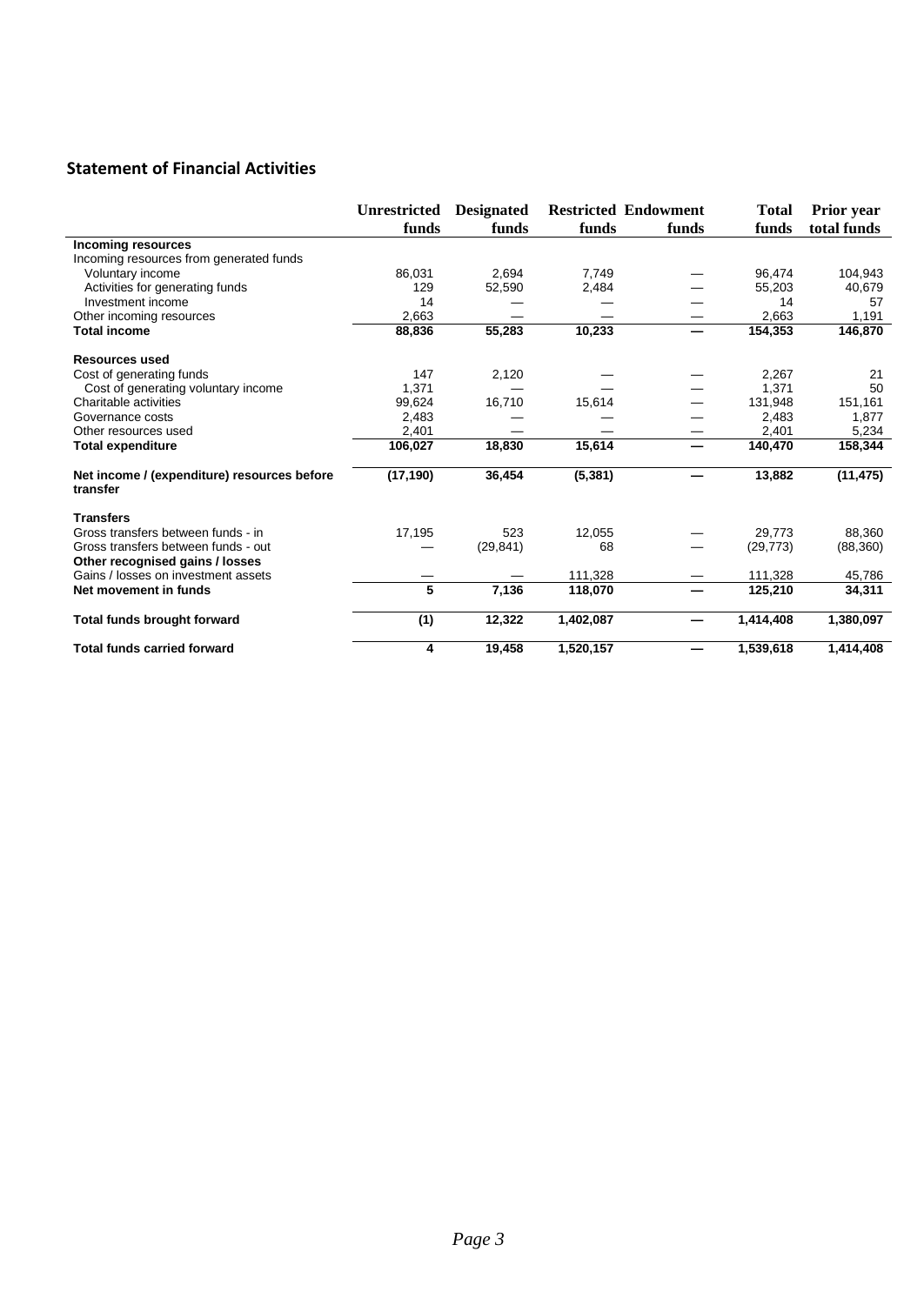### **Balance sheet**

| <b>Class and code</b> | <b>Description</b>                  | This year | Last year |
|-----------------------|-------------------------------------|-----------|-----------|
| <b>Fixed assets</b>   |                                     |           |           |
| 6431                  | Church Hall                         | 1,465,459 | 1,354,131 |
|                       | <b>Total Fixed assets</b>           | 1,465,459 | 1,354,131 |
| <b>Current assets</b> |                                     |           |           |
| 6510                  | <b>CAF Gold Account</b>             | 57,704    | 39,977    |
| 6541                  | Barclays current account            | 6,462     | 2,793     |
| 6542                  | <b>CAF Cash Account</b>             | 13,288    | 13,256    |
| 6543                  | <b>Hall Account</b>                 |           | 0         |
| 6544                  | <b>Charities Account</b>            |           |           |
| 6545                  | <b>Business Saver Account</b>       |           |           |
| 6546                  | Barclaycard                         | (2, 364)  |           |
| 6590                  | Cash in hand                        |           |           |
| Z05                   | <b>Accounts Receivable</b>          | 5,191     | 16,961    |
|                       | <b>Total Current assets</b>         | 80,280    | 72,986    |
| <b>Liabilities</b>    |                                     |           |           |
| 6699                  | Agency collections                  | 176       | 1,115     |
| Z04                   | <b>Accounts Payable</b>             | 5,945     | 11,594    |
|                       | <b>Total Liabilities</b>            | 6,121     | 12,709    |
|                       | Net Asset surplus(deficit)          | 1,539,618 | 1,414,408 |
| <b>Reserves</b>       |                                     |           |           |
|                       | Excess / (deficit) to date          | 13,882    | (11, 475) |
| Z01                   | Starting balances                   | 1,414,408 | 1,380,097 |
| Z02                   | Gains/(losses) on investment assets | 111,328   | 45,786    |
| Z03                   | Gains and losses own use            |           |           |
|                       | <b>Total Reserves</b>               | 1,539,618 | 1,414,408 |
|                       |                                     |           |           |
|                       | <b>Represented by funds</b>         |           |           |
|                       | Unrestricted                        | 4         | (1)       |
|                       | Designated                          | 19,458    | 12,322    |
|                       | Restricted                          | 1,520,157 | 1,402,087 |
|                       | Endowment                           |           |           |
|                       | <b>Total</b>                        | 1,539,618 | 1,414,408 |

### **Signed**

| Signature |  |  |
|-----------|--|--|
| Name      |  |  |
| Position  |  |  |
| Date      |  |  |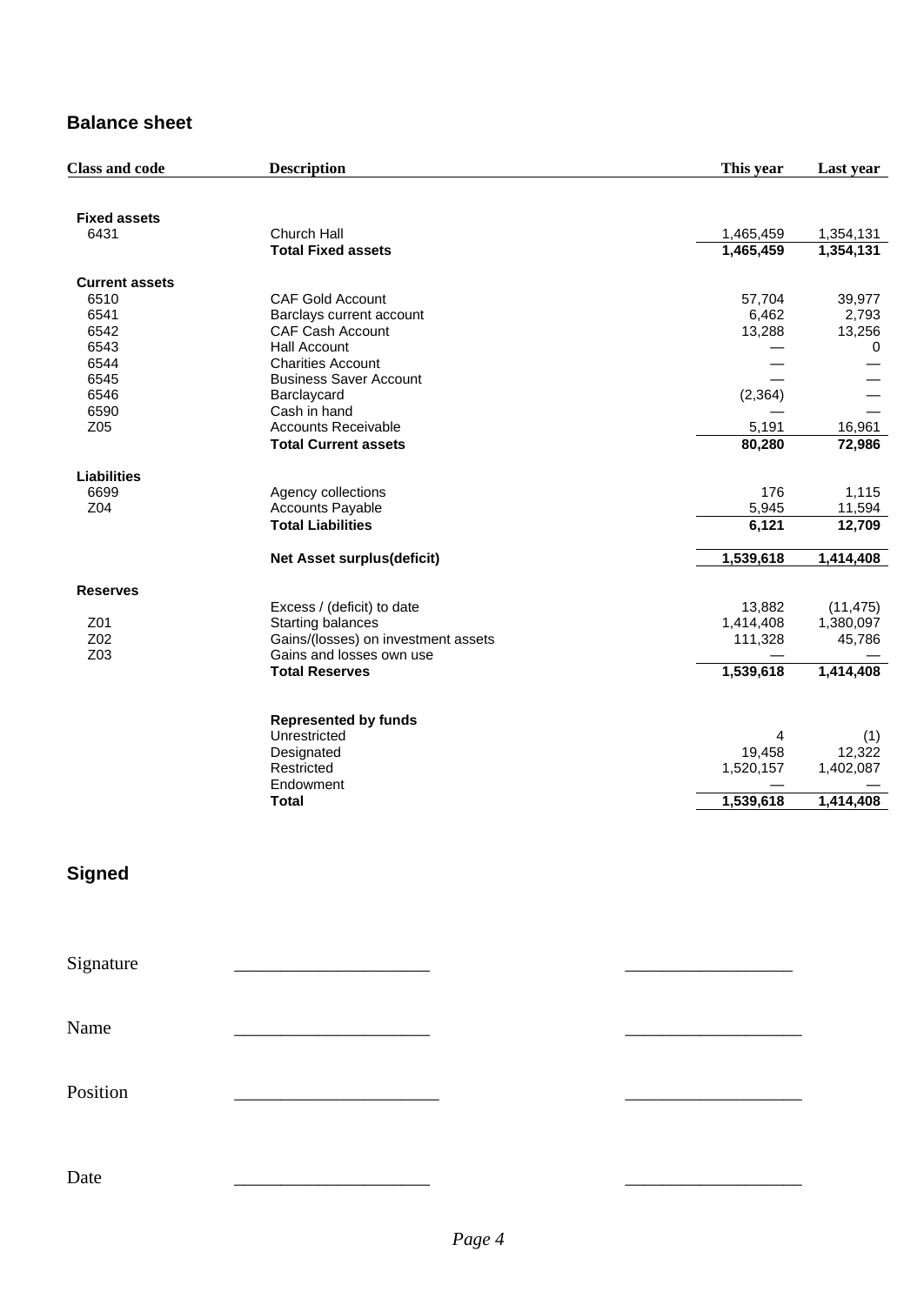## **Fund movement by type**

|                                                      |                                 | Opening            | <b>Incoming</b> | Outgoing | <b>Transfers Gains/losses</b> |         | <b>Closing</b>   |
|------------------------------------------------------|---------------------------------|--------------------|-----------------|----------|-------------------------------|---------|------------------|
| <b>NA - Noahs Ark</b><br>Designated                  |                                 |                    | 194             |          |                               |         |                  |
|                                                      | <b>Sub-total for NA</b>         |                    | 194             |          |                               |         | 194<br>194       |
|                                                      |                                 |                    |                 |          |                               |         |                  |
| <b>RDF - Rectory Decoration F</b><br>Designated      |                                 |                    |                 |          | 500                           |         | 500              |
|                                                      | <b>Sub-total for RDF</b>        |                    |                 |          | 500                           |         | 500              |
|                                                      |                                 |                    |                 |          |                               |         |                  |
| General - General fund<br>Unrestricted               |                                 | (1)                | 88,836          | 106,027  | 17,195                        |         | 4                |
|                                                      | <b>Sub-total for General</b>    | $\overline{(1)}$   | 88,836          | 106,027  | 17,195                        |         | 4                |
|                                                      |                                 |                    |                 |          |                               |         |                  |
| Hall - St Mary's Hall Fund<br>Designated             |                                 | 9,137              | 52,590          | 17,329   | (29, 723)                     |         | 14,675           |
|                                                      | <b>Sub-total for Hall</b>       | $\overline{9,137}$ | 52,590          | 17,329   | (29, 723)                     |         | 14,675           |
|                                                      |                                 |                    |                 |          |                               |         |                  |
| <b>Recover - Recovery</b><br>Designated              |                                 | 2,500              | 500             | 911      |                               |         | 2,089            |
|                                                      | <b>Sub-total for Recovery</b>   | 2,500              | 500             | 911      |                               |         | 2,089            |
|                                                      |                                 |                    |                 |          |                               |         |                  |
| Fabric - St Mary's Fabric Fun<br>Restricted          |                                 | 30,193             | 10,034          | 15,360   |                               |         | 24,867           |
|                                                      | <b>Sub-total for Fabric</b>     | 30,193             | 10,034          | 15,360   |                               |         | 24,867           |
|                                                      |                                 |                    |                 |          |                               |         |                  |
| <b>Reserves - Reserves Fund</b><br>Restricted        |                                 | 15,000             |                 |          | 12,000                        |         | 27,000           |
|                                                      | <b>Sub-total for Reserves</b>   | 15,000             |                 |          | 12,000                        |         | 27,000           |
|                                                      |                                 |                    |                 |          |                               |         |                  |
| <b>Assets - Church Hall Fixed As</b><br>Restricted   |                                 | 1,354,131          |                 |          |                               | 111,328 | 1,465,459        |
|                                                      | <b>Sub-total for Assets</b>     | 1,354,131          |                 |          |                               | 111,328 | 1,465,459        |
|                                                      |                                 |                    |                 |          |                               |         |                  |
| Crypt - Crypt Fund<br>Restricted                     |                                 | 928                |                 |          |                               |         | 928              |
|                                                      | <b>Sub-total for Crypt</b>      | 928                |                 |          |                               |         | 928              |
|                                                      |                                 |                    |                 |          |                               |         |                  |
| <b>Choir - Choir Fund</b><br>Restricted              |                                 | 0                  |                 |          | 0                             |         |                  |
|                                                      | <b>Sub-total for Choir</b>      | 0                  |                 |          | $\mathbf{0}$                  |         |                  |
|                                                      |                                 |                    |                 |          |                               |         |                  |
| Legacies - Legacies<br>Designated                    |                                 |                    | 2,000           |          |                               |         | 2,000            |
|                                                      | <b>Sub-total for Legacies</b>   |                    | 2,000           |          |                               |         | 2,000            |
|                                                      |                                 |                    |                 |          |                               |         |                  |
| <b>HighClean - High Level Cleaning</b><br>Restricted |                                 | 1,904              |                 |          |                               |         | 1,904            |
|                                                      | <b>Sub-total for HighClean</b>  | 1,904              |                 |          |                               |         | 1,904            |
|                                                      |                                 |                    |                 |          |                               |         |                  |
| <b>NightShelt - Night Shelter</b><br>Restricted      |                                 | (1)                | 199             | 254      | 55                            |         | (1)              |
|                                                      | <b>Sub-total for NightShelt</b> | (1)                | 199             | 254      | 55                            |         | $\overline{(1)}$ |
|                                                      |                                 |                    |                 |          |                               |         |                  |
| Lunch - Make Lunch<br>Designated                     |                                 | 614                |                 | 590      | (24)                          |         |                  |
|                                                      | Sub-total for Lunch             | 614                |                 | 590      | (24)                          |         |                  |
|                                                      |                                 |                    |                 |          |                               |         |                  |
| <b>Messy - Messy Church</b><br>Designated            |                                 | 71                 |                 |          | (71)                          |         |                  |
| Restricted                                           |                                 | (71)               |                 |          | 71                            |         |                  |
|                                                      | <b>Sub-total for Messy</b>      | 0                  |                 |          | O                             |         |                  |
|                                                      |                                 |                    |                 |          |                               |         |                  |
| <b>SJGZim - SJG Zimbabwe</b>                         |                                 |                    |                 |          |                               |         |                  |
| Restricted                                           | Sub-total for SJGZim            | 1<br>1             |                 |          | (1)<br>$\overline{(1)}$       |         |                  |
|                                                      |                                 |                    |                 |          |                               |         |                  |
| <b>SJG - Events</b>                                  |                                 |                    |                 |          |                               |         |                  |
| Restricted                                           | Sub-total for SJG               | 1<br>1             |                 |          | (1)<br>(1)                    |         |                  |
|                                                      |                                 |                    |                 |          |                               |         |                  |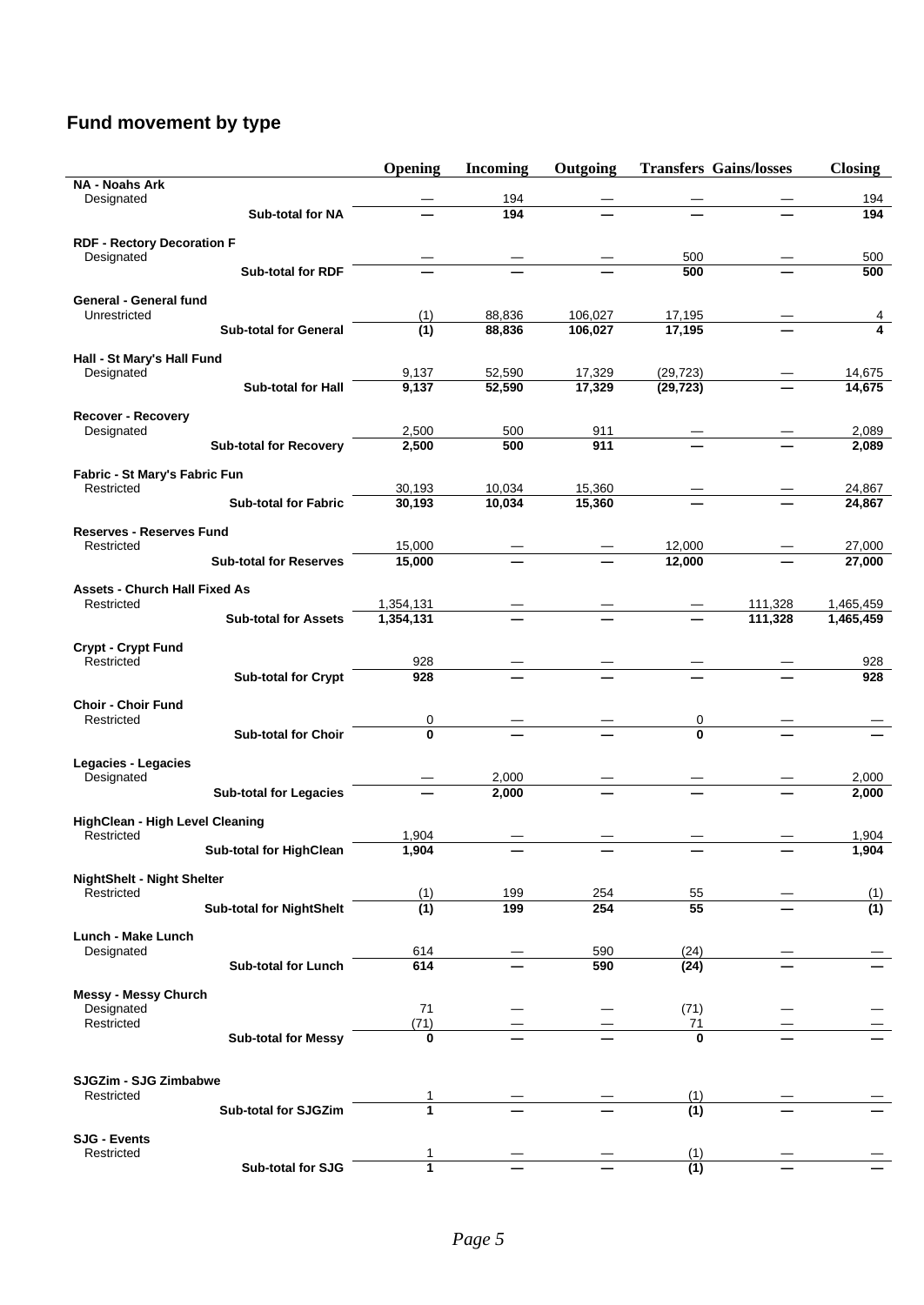| Ark1 - Ark 1 Maintenance<br>Restricted |                              |           |         |         | (1)              |         |           |
|----------------------------------------|------------------------------|-----------|---------|---------|------------------|---------|-----------|
|                                        | <b>Sub-total for Ark1</b>    |           |         |         | (1)              |         |           |
| RIJSOMA - Rooted in Jesus/SOMA         |                              |           |         |         |                  |         |           |
| Restricted                             |                              |           |         |         | (1)              |         |           |
|                                        | <b>Sub-total for RIJSOMA</b> |           |         |         | (1)              |         |           |
| SJGFik - SJG Fikelela                  |                              |           |         |         |                  |         |           |
| Restricted                             |                              | 0         |         |         | 0                |         |           |
|                                        | <b>Sub-total for SJGFik</b>  | $\bf{0}$  |         |         | 0                |         |           |
| <b>Ark2 - Ark 2</b>                    |                              |           |         |         |                  |         |           |
| Restricted                             |                              | 0         |         |         | 0                |         |           |
|                                        | <b>Sub-total for Ark2</b>    | $\bf{0}$  |         |         | 0                |         |           |
| <b>BishopE - Donations for Bishop</b>  |                              |           |         |         |                  |         |           |
| Restricted                             |                              |           |         |         | (1)              |         |           |
|                                        | <b>Sub-total for BishopE</b> |           |         |         | $\overline{(1)}$ |         |           |
| <b>Sequest - Sequestration Fund</b>    |                              |           |         |         |                  |         |           |
| Restricted                             |                              | (1)       |         |         |                  |         |           |
|                                        | <b>Sub-total for Sequest</b> | (1)       |         |         |                  |         |           |
|                                        | <b>Grand total</b>           | 1,414,408 | 154,353 | 140,470 |                  | 111,328 | 1,539,618 |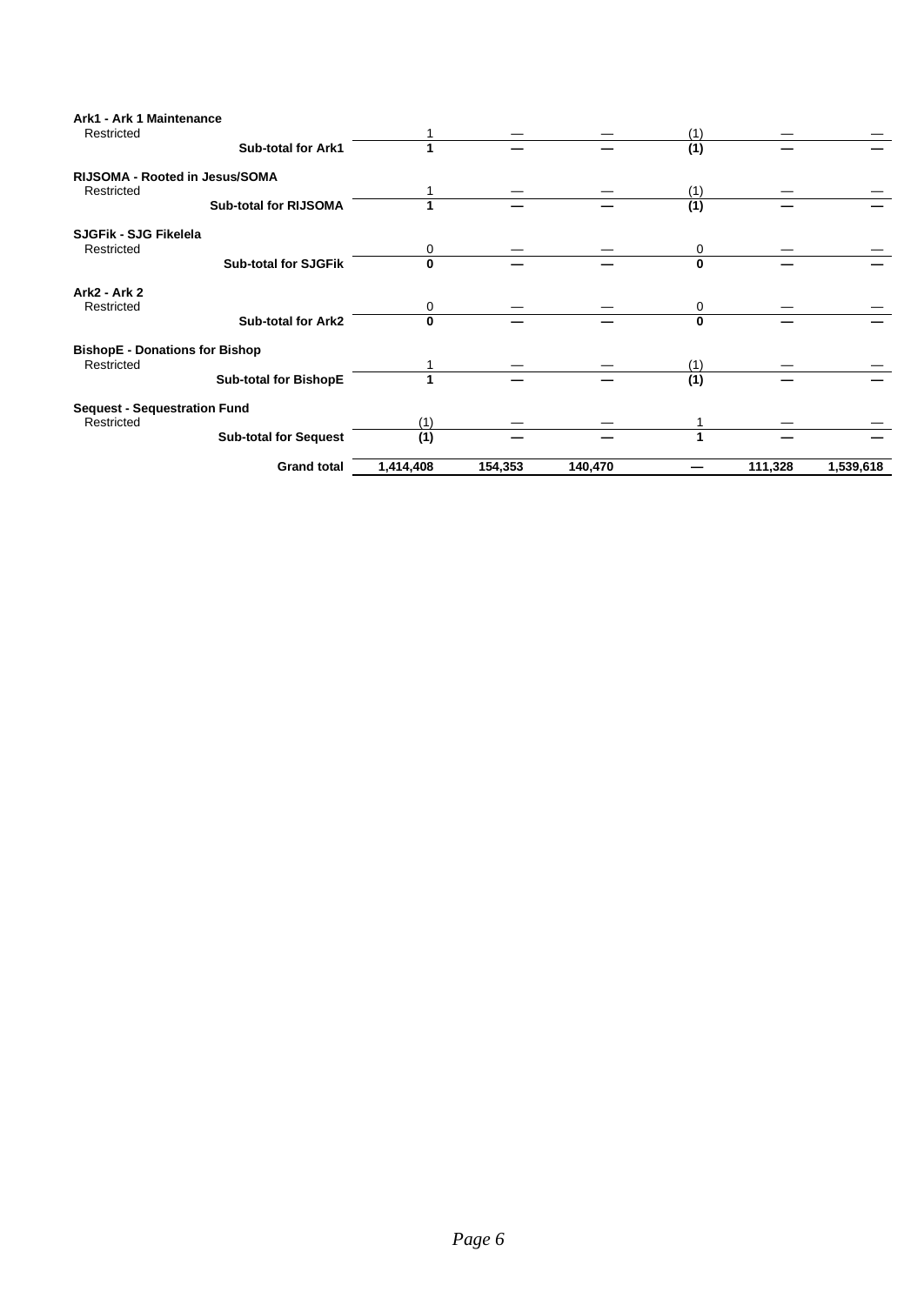## **Analysis of income and expenditure**

|                                                                                                                                                    |                         |                         |                          |                          | <b>Total</b>              |                           |
|----------------------------------------------------------------------------------------------------------------------------------------------------|-------------------------|-------------------------|--------------------------|--------------------------|---------------------------|---------------------------|
|                                                                                                                                                    | Unrestricted Designated |                         | <b>Restricted</b>        | <b>Endowment</b>         | This year                 | Last year                 |
| <b>INCOME AND ENDOWMENTS</b>                                                                                                                       |                         |                         |                          |                          |                           |                           |
| Incoming resources from generated funds - Voluntary income                                                                                         |                         |                         |                          |                          |                           |                           |
| Gift Aid - Bank                                                                                                                                    | 61,999                  |                         |                          |                          | 61,999                    | 64,703                    |
| <b>Online Giving</b>                                                                                                                               | 2,726                   | 55                      | 189                      |                          | 2,969                     |                           |
| Gift Aid - Envelopes                                                                                                                               |                         |                         |                          |                          |                           | 895                       |
| Other planned giving                                                                                                                               | 5,200                   |                         |                          |                          | 5,200                     |                           |
| Loose plate collections                                                                                                                            | 509                     |                         | 10                       |                          | 519                       | 953                       |
| One-off non gift aid                                                                                                                               | 493                     | 139                     | 25                       |                          | 657                       | 11,349                    |
| Tax recoverable on Gift Aid                                                                                                                        | 15,105                  |                         |                          |                          | 15,105                    | 19,543                    |
| Legacies                                                                                                                                           |                         | 2,500                   | $\overline{\phantom{0}}$ |                          | 2,500                     |                           |
| Recurring grants                                                                                                                                   |                         |                         | 7,525                    |                          | 7,525                     | 7,500                     |
| Total                                                                                                                                              | 86,031                  | 2,694                   | 7,749                    |                          | 96,474                    | 104,943                   |
| Incoming resources from generated funds - Activities for generating funds<br>Other funds generated<br>Church hall lettings - fund raising<br>Total | 129<br>129              | 431<br>52,159<br>52,590 | 2,484<br>2,484           |                          | 3,044<br>52,159<br>55,203 | 1,276<br>39,403<br>40,679 |
|                                                                                                                                                    |                         |                         |                          |                          |                           |                           |
| Incoming resources from generated funds - Investment income                                                                                        |                         |                         |                          |                          |                           |                           |
| Bank and building society interest                                                                                                                 | 14                      |                         |                          |                          | 14                        | 57                        |
| Total                                                                                                                                              | 14                      |                         |                          |                          | 14                        | 57                        |
| <b>Other incoming resources</b><br><b>Charities Trust Donations</b><br>Fees for weddings and funerals                                              | 643<br>2,020            |                         |                          |                          | 643<br>2,020              | 711                       |
| Churchyard Upkeep Reimbursement                                                                                                                    |                         |                         |                          |                          |                           | 480                       |
| Total                                                                                                                                              | 2,663                   |                         |                          |                          | 2,663                     | 1,191                     |
| <b>INCOME TOTAL</b>                                                                                                                                | 88,836                  | 55,283                  | 10,233                   | $\overline{\phantom{0}}$ | 154,353                   | 146,870                   |
| <b>EXPENDITURE</b>                                                                                                                                 |                         |                         |                          |                          |                           |                           |
| <b>Cost of generating funds</b>                                                                                                                    |                         |                         |                          |                          |                           |                           |
| Cleric's Wedding/Funeral fees                                                                                                                      | 147                     |                         |                          |                          | 147                       | 21                        |
| Hall Running - Legal Fees                                                                                                                          |                         | 2,120                   |                          |                          | 2,120                     |                           |
| Total                                                                                                                                              | 147                     | $\overline{2,}120$      |                          |                          | 2,267                     | $\overline{21}$           |
|                                                                                                                                                    |                         |                         |                          |                          |                           |                           |
| Cost of generating funds - Cost of generating voluntary income                                                                                     |                         |                         |                          |                          |                           |                           |
| <b>Events Costs</b>                                                                                                                                | 569                     |                         |                          |                          | 569                       |                           |
| Other fees for weddings/funeral                                                                                                                    | 802                     |                         |                          |                          | 802                       | 50                        |
| Total                                                                                                                                              | 1,371                   |                         |                          |                          | 1,371                     | 50                        |
| <b>Charitable activities</b>                                                                                                                       |                         |                         |                          |                          |                           |                           |
|                                                                                                                                                    |                         |                         |                          |                          |                           |                           |
| Home mission<br>Secular charities                                                                                                                  | 78<br>1,043             |                         |                          |                          | 78<br>1,043               | 1,277<br>625              |